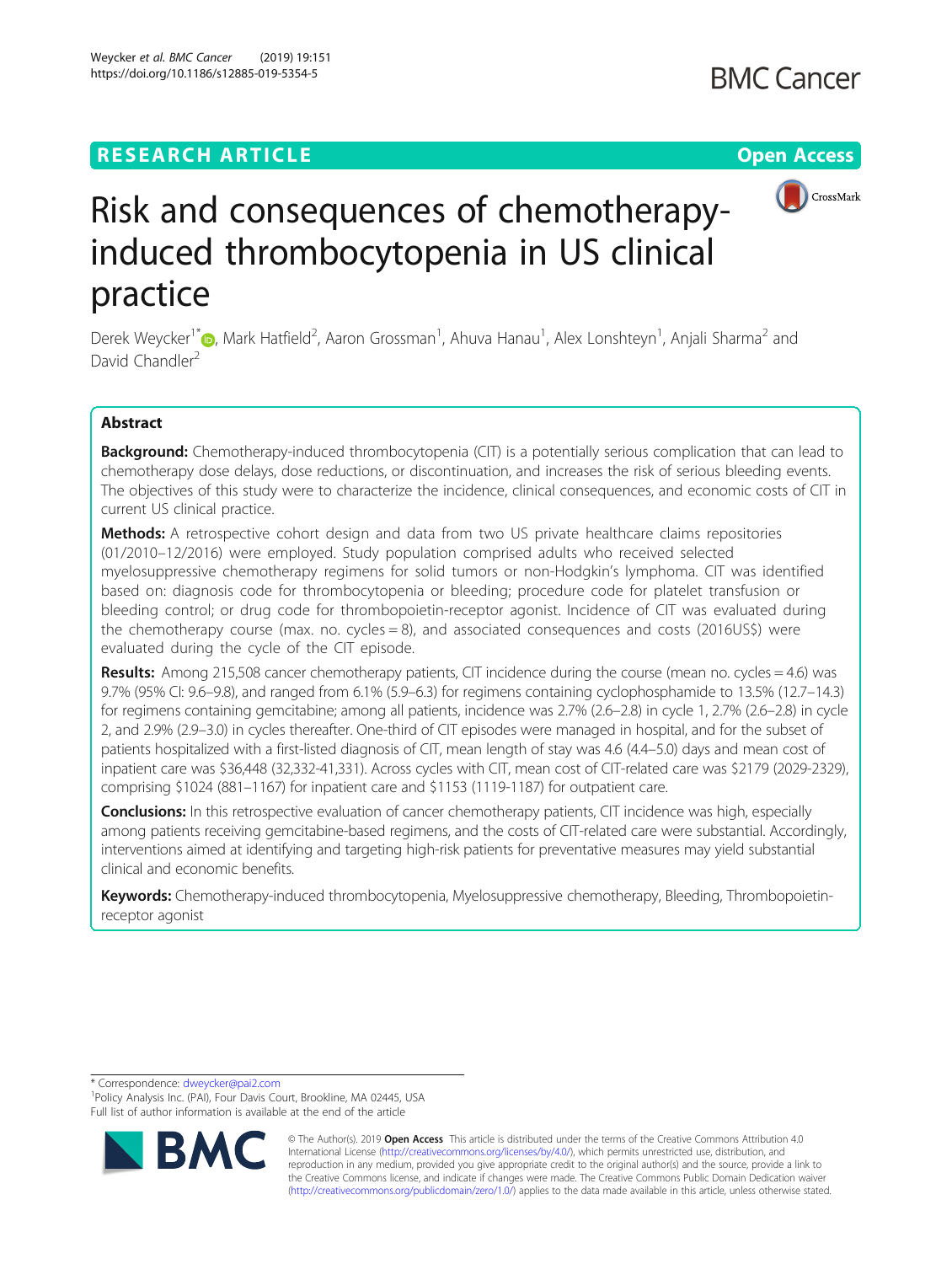## Background

Thrombocytopenia, an abnormally low blood platelet count, is a potentially serious and costly complication of myelosuppressive chemotherapy [\[1](#page-7-0), [2](#page-7-0)]. Chemotherapyinduced thrombocytopenia (CIT) can complicate surgical procedures and can lead to chemotherapy dose delays, dose reductions, or discontinuation, which may result in suboptimal patient outcomes, and CIT increases the likelihood of serious bleeding events, which may result in hospitalization  $[2-7]$  $[2-7]$  $[2-7]$  $[2-7]$ . Currently, there are no drugs approved by the United States (US) Food and Drug Administration for the treatment of CIT, and thus options consist of reducing the intensity of or eliminating the offending treatment, platelet transfusions, or pharmacotherapy, although such options are not without risks and costs [[1,](#page-7-0) [3,](#page-7-0) [4,](#page-7-0) [8\]](#page-7-0).

Notwithstanding the potential implications of CIT, little is known about the incidence and consequences of this condition in current US clinical practice. To date, only two studies have evaluated the incidence of CIT using US data sources, and the data employed in these studies are now more than a decade old [\[2](#page-7-0), [4\]](#page-7-0). Moreover, the study by Hitron et al. was based on a small sample of cancer patients receiving high-risk chemotherapy regimens from a single center, while that by Wu and colleagues was based on an electronic medical records database that did not include important information on characteristics of the study population. In addition, only one study has reported the results of a formal evaluation of the cost of CIT, and this study was based on a sample of 75 patients receiving chemotherapy over 20 years ago  $[5]$  $[5]$ .

Since the incidence, severity, and duration of CIT varies across patient populations and chemotherapy regimens, and because the treatment of cancer has changed markedly over the past two decades, available evidence may not be reflective of current US clinical practice. The current study was therefore undertaken to evaluate the incidence and consequences of CIT among patients receiving selected myelosuppressive chemotherapy regimens for solid tumors or non-Hodgkin's lymphoma (NHL) using data from two large healthcare claims repositories. The findings of this research were presented, in part, at the American Society of Clinical Oncology (ASCO) Annual Meeting, June 1–5, 2018 [[9\]](#page-7-0).

## Methods

## Study design and data sources

This study employed a retrospective cohort design and data from two large healthcare claims repositories spanning the period from January 1, 2010 through December 31, 2016. A detailed description of study methods—design, data source, and operational algorithms for selecting patients as well as identifying all other study variables (including corresponding diagnosis, procedure, and drug codes)—is set forth in Online Additional file [1.](#page-7-0)

Patient-level claims data from the two repositories were pooled to increase the precision and generalizability of study findings. The two study repositories―Truven Health Analytics MarketScan® Commercial Claims and Encounters and Medicare Supplemental and Coordination of Benefits Databases ("MarketScan Database"), and IQVIA Real-World Data Adjudicated Claims PharMetrics Plus Database ("PharMetrics Database")―comprise medical (i.e., facility and professional service) claims and outpatient pharmacy claims from a large number of participating private US health plans. The study databases were de-identified prior to their release to study investigators, and thus their use for health services research was fully compliant with the Health Insurance Portability and Accountability Act of 1996 (HIPAA) Privacy Rule and federal guidance on Public Welfare and the Protection of Human Subjects (45 CFR 46 §46.101).

#### Source and study populations

The source population comprised patients aged ≥18 years who, between January 1, 2011 and December 31, 2015, initiated ≥1 course of myelosuppressive chemotherapy for a single primary solid tumor or NHL. For each patient in the source population, the first unique observed course of chemotherapy, and each cycle (up to 8 in total) within the first course, was identified. Patients were excluded from the source population if they had: < 6 months of continuous health benefits prior to chemotherapy initiation (e.g., if they were recently enrolled in a participating health plan, and thus their healthcare claims data were not available prior to this period); evidence of stem cell therapy or bone marrow transplant during the 12-month period preceding chemotherapy or during the chemotherapy course; evidence of thrombocytopenia during the 12-month period preceding chemotherapy; or evidence of secondary causes of thrombocytopenia during the 12-month period preceding chemotherapy or during the chemotherapy course.

From the source population, all patients who received chemotherapy regimens including ≥1 agent of interest—carboplatin, cisplatin, cyclophosphamide, fluorouracil, gemcitabine, oxaliplatin, and vincristine were included in the study population, and all such patients were included in ≥1 non-mutually-exclusive subgroup based on receipt of the agents of interest. The agents of interest were selected based on previously published research suggesting that patients receiving chemotherapy regimens including these drugs were at elevated risk of CIT [[1](#page-7-0), [7](#page-7-0), [10](#page-7-0)].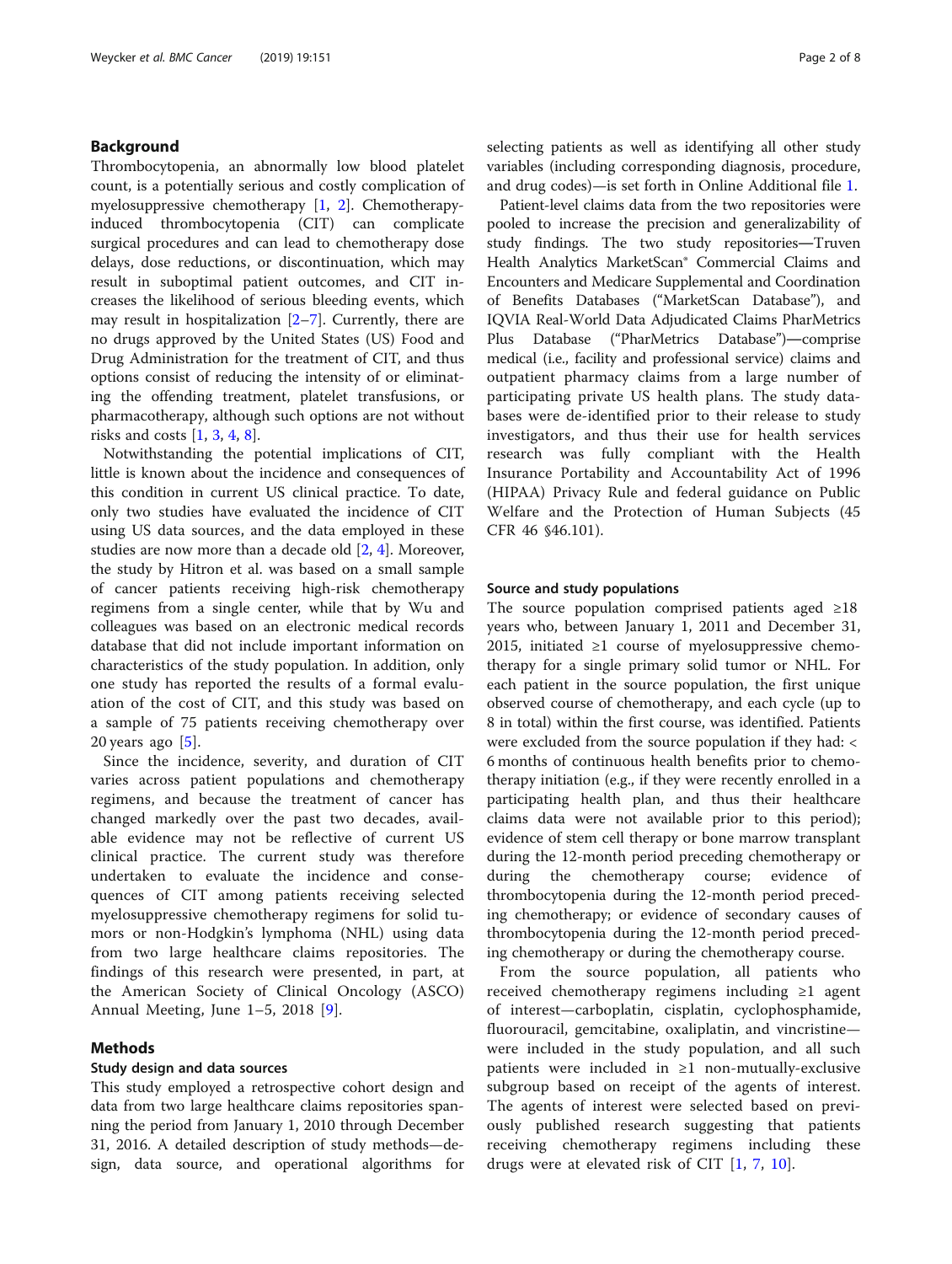# Study outcomes

## Episodes of CIT

Episodes of CIT were ascertained on a cycle-specific basis during the chemotherapy course, from day 7 of each chemotherapy cycle through the end of the cycle, and were identified based on inpatient/outpatient medical claims with a diagnosis code (in any position) for thrombocytopenia (primary, secondary, or unspecified) or bleeding, or a procedure code for bleeding treatment, platelet transfusion, or receipt of a thrombopoietin receptor agonist (TPO-RA). CIT episodes identified in the ambulatory setting that preceded/followed CIT episodes identified in the inpatient setting during the same cycle were considered part of the inpatient episode (for purposes of stratifying CIT episodes by care setting).

### Clinical and economic consequences of CIT

For each CIT episode, consequences were evaluated within the cycle of occurrence and included hospital admissions with a first-listed diagnosis code for thrombocytopenia or bleeding; ambulatory encounters with a diagnosis code for thrombocytopenia or bleeding, or a procedure code for selected transfusions, laboratory tests, control of bleeding, or CIT-related medications (i.e., glucocorticosteroids, immunoglobulin, and TPO-RAs); or outpatient pharmacotherapy with CIT-related medications. For CIT-related hospital admissions, consequences were characterized in terms of hospital length of stay, hospital mortality, diagnoses, and cost per admission, as well as in terms of the number of hospitalizations, number of hospital days, and hospital costs per patient-episode. For CIT-related ambulatory encounters, consequences were characterized in terms of care setting, diagnoses, procedures, outpatient pharmacotherapy, and cost per encounter, as well as in terms of the number of ambulatory encounters and ambulatory costs per patient-episode. Numbers and costs of outpatient CIT-related medications per patient-episode, and total cost per patient-episode, were also tallied. Costs were expressed in 2016US\$, and were based on amounts paid by health plans and patients for services rendered by providers.

# Patient characteristics

Characteristics of the study population included age; sex; chronic comorbidities; nutritional status; history of other conditions/events prior to chemotherapy; measures of health status and physical function. All baseline characteristics were assessed during the 12-month period preceding chemotherapy initiation, except for recent surgery, which was evaluated during the 90-day period prior to chemotherapy.

### Statistical analyses

Crude risk of CIT—overall and by care setting—was summarized for all patients and for subgroups defined therein based on the agent of interest using incidence proportions and corresponding 95% confidence intervals (CIs); the latter were generated using the Wilson score interval method. CIT-related admissions, ambulatory encounters, and costs were summarized using means, frequencies, and corresponding 95% CIs, which were calculated using techniques of non-parametric bootstrapping. Since some of our measures of CIT-related care (e.g., red blood cell transfusions, labs, and pharmacotherapy) may capture services provided for other reasons (i.e., other than CIT), measures were also evaluated during cycles in which CIT episodes did not occur among our study population, for purposes of comparison. All analyses were also conducted within subgroups defined on cancer type as well as cancer type and chemotherapy agent.

## Results

The two study databases included a total of 643,676 patients aged ≥18 years who received myelosuppressive chemotherapy between January 1, 2011 and December 31, 2015 (Table [1](#page-3-0)). Among these patients, 332,512 (52%) met all remaining inclusion/exclusion criteria and qualified for inclusion in the source population. From the source population, 215,508 patients also received chemotherapy regimens including an agent of interest mostly commonly, cyclophosphamide (39%) and carboplatin (28%)—and thus qualified for inclusion in the study population. Mean (SD) age of study population was 57.3 (11.3) years, and 70% were female (Table [2](#page-4-0)). Common comorbidities included cardiovascular disease (16%), lung disease (16%), and diabetes (15%), and a large percentage of patients had a history of infection (61%) or anemia (21%). Characteristics of patients in subgroups defined in cancer type as well as cancer type and chemotherapy agent (Online Additional file [2](#page-7-0): Table S1a-b) and characteristics of chemotherapy regimens and supportive care (Online Additional file [2](#page-7-0): Table S2) are reported in Online Additional file [2.](#page-7-0)

Incidence of CIT during the chemotherapy course was 9.7% (95% CI: 9.6–9.8) among all patients in the study population, and ranged from 6.1% (5.9–6.3) among those receiving a cyclophosphamide-based regimen to 13.5% (12.7–14.3) among patients receiving a gemcitabine-based regimen; CIT incidence among patients receiving regimens including carboplatin was 13.2% (12.9–13.5) (Table [3\)](#page-5-0). Incidence of CIT among all patients was 2.7% (2.6–2.8) in cycle 1, 2.7% (2.6–2.8) in cycle 2, and 2.9% (2.9–3.0) in subsequent cycles. Approximately one-third of CIT episodes were managed in hospital.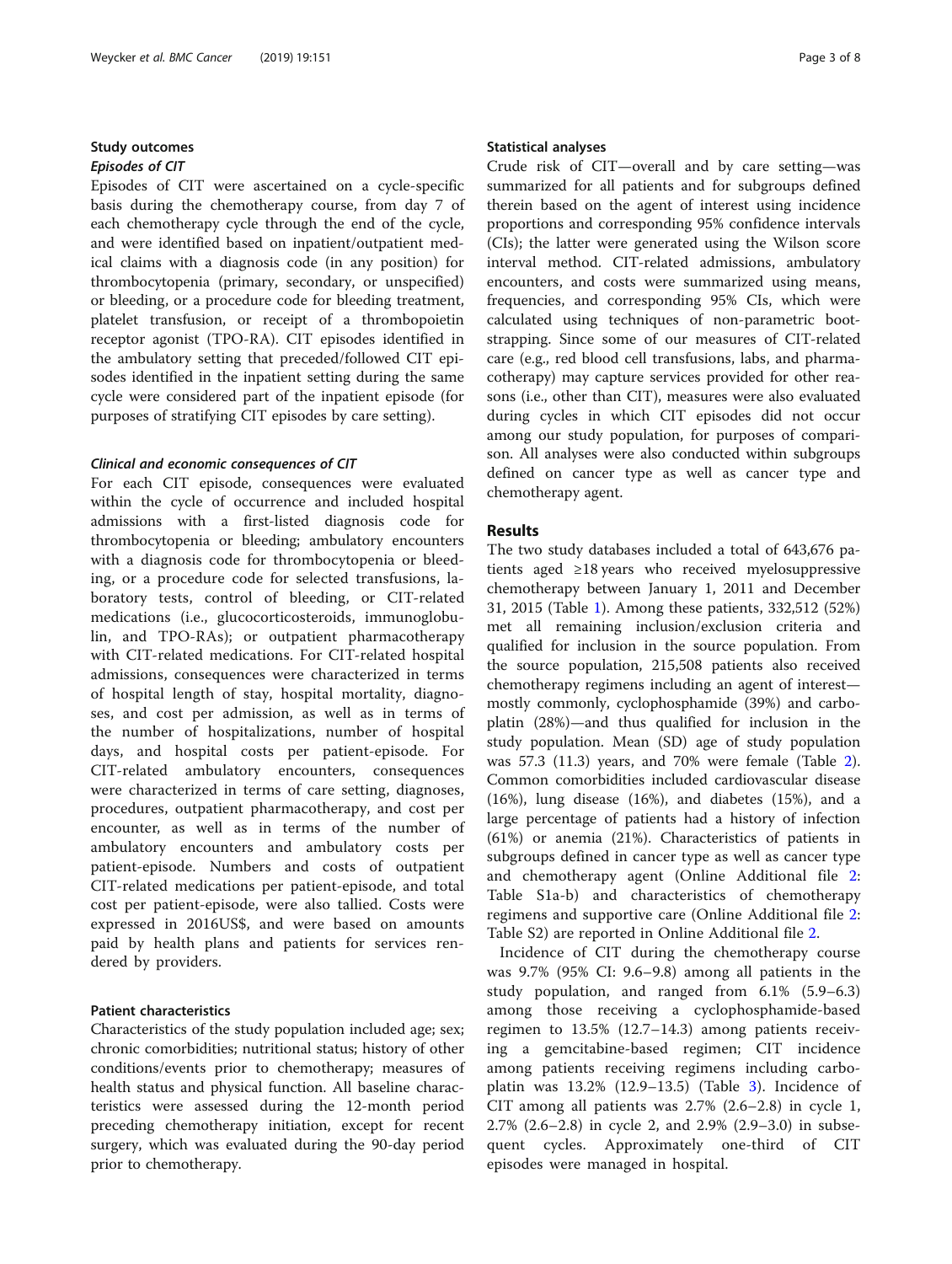<span id="page-3-0"></span>

| Table 1 Selection of source and study populations |  |
|---------------------------------------------------|--|
|---------------------------------------------------|--|

|                                                                                                                | Total<br>Population |
|----------------------------------------------------------------------------------------------------------------|---------------------|
| Source Population                                                                                              |                     |
| Patients aged ≥18 years with evidence of new<br>myelosuppressive chemotherapy course from 1/2011<br>to 12/2015 | 643,676             |
| plus ≥6 months continuous health benefits prior to<br>chemotherapy course                                      | 507,181             |
| plus evidence of single primary solid tumor or NHL<br>at the time of chemotherapy initiation                   | 359,727             |
| plus no evidence of stem cell/bone marrow<br>transplant prior to or during chemotherapy                        | 359,429             |
| plus no evidence of thrombocytopenia prior to<br>chemotherapy initiation                                       | 352,571             |
| plus no evidence of causes of secondary<br>thrombocytopenia prior to or during the<br>chemotherapy course      | 332,512             |
| Study Population                                                                                               |                     |
| Receipt of chemotherapy regimen including one of<br>the following drugs of interest                            | 215,508             |
| Carboplatin                                                                                                    | 59,381              |
| Cisplatin                                                                                                      | 18,380              |
| Cyclophosphamide                                                                                               | 67,530              |
| Fluorouracil                                                                                                   | 10,408              |
| Gemcitabine                                                                                                    | 3704                |
| Oxaliplatin                                                                                                    | 5867                |
| Vincristine                                                                                                    | 766                 |
| $\geq$ 2 Drugs of Interest                                                                                     | 49,472              |
| Carboplatin+Fluorouracil                                                                                       | 343                 |
| Carboplatin+Gemcitabine                                                                                        | 1154                |
| Cisplatin+Cyclophosphamide                                                                                     | 145                 |
| Cisplatin+Fluorouracil                                                                                         | 2462                |
| Cisplatin+Gemcitabine                                                                                          | 1318                |
| Cyclophosphamide+Fluorouracil                                                                                  | 2117                |
| Cyclophosphamide+Vincristine                                                                                   | 13,812              |
| Fluorouracil+Oxaliplatin                                                                                       | 27,566              |
| Gemcitabine+Oxaliplatin                                                                                        | 363                 |
| Other Regimens                                                                                                 | 192                 |

For hospital admissions with a principal diagnosis of CIT, mean length of stay was 4.6 (4.4–5.0) days, hospital mortality was 4.7% (2.8–6.6), and mean cost of inpatient care was \$36,448 (32,332-41,331) (Table [4\)](#page-6-0). For CIT-related ambulatory encounters, most of which occurred in a physician's office (45%) or hospital outpatient department (41%), mean cost per encounter was \$123 (121–125) for the former and \$504 (486–524) for the latter. Across cycles with CIT, irrespective of care setting, mean number of CIT-related admissions was 0.03 (0.03–0.03) per patient-episode, and the mean number of CIT-related ambulatory encounters was 3.7 (3.7–3.8)

per patient-episode; the total cost of CIT-related care was \$2179 (2029-2329) per patient-episode, comprising \$1024 (881–1167) for inpatient care and \$1153 (1119-1187) for outpatient care. For purposes of comparison, across cycles without CIT, the cost of selected transfusions, labs, and pharmacotherapy (i.e., services that may have been provided for reasons other than CIT) totaled \$271 (265–278) per patient-cycle. Incidence and burden of CIT within subgroups defined on cancer type as well as cancer type and chemotherapy agent are reported in Online Additional file [2](#page-7-0) (Online Additional file [2:](#page-7-0) Table S3a-4b).

# **Discussion**

Using a retrospective cohort design and data from two large healthcare claims repositories, we undertook an evaluation to better understand the current epidemiology and burden of CIT among persons receiving selected myelosuppressive chemotherapy regimens for solid tumors or NHL in US clinical practice. Our findings indicate that the incidence of CIT during the chemotherapy course is high  $({\sim 10\%})$ , especially among patients receiving gemcitabine- or carboplatin-based chemotherapy regimens. Because episodes of CIT were identified based on evidence of thrombocytopenia or bleeding documented during healthcare encounters (and not via laboratory results), we believe our algorithm disproportionately captures more severe cases of disease and thus our estimates may not be reflective of the overall incidence of CIT including all cases, irrespective of disease severity.

Our estimates of CIT incidence are, not surprisingly, generally lower than those previously published, presumably due in large part to differences in case-ascertainment algorithms. In the study by Wu and colleagues, which utilized electronic medical records for patients  $(n = 47,159)$  treated in US oncology clinics between 2000 and 2007, CIT incidence—defined as a platelet count  $< 150 \times 10^9$  /L-among all patients was estimated to be 41.4%, ranging from 21.2% among patients receiving taxane-based regimens to 64.2% among patients who received gemcitabine-based regimens [\[2](#page-7-0)]. However, when employing the same threshold for CIT as employed in the smaller study published by Hitron et al. (i.e., platelet count  $\langle 75 \times 10^9 \rangle$  /L, which along with other evidence, was considered to be clinically significant), overall incidence based on data from Wu et al. was calculated to be 13.8%. This estimate based on data from Wu et al. is comparable to CIT incidence reported by Hitron and colleagues (11.2%), CIT incidence reported in an ex-US study (11.9%, with CIT defined as platelet count  $< 75 \times 10^9$  /L), as well as that reported in the current study [\[4](#page-7-0), [11\]](#page-7-0).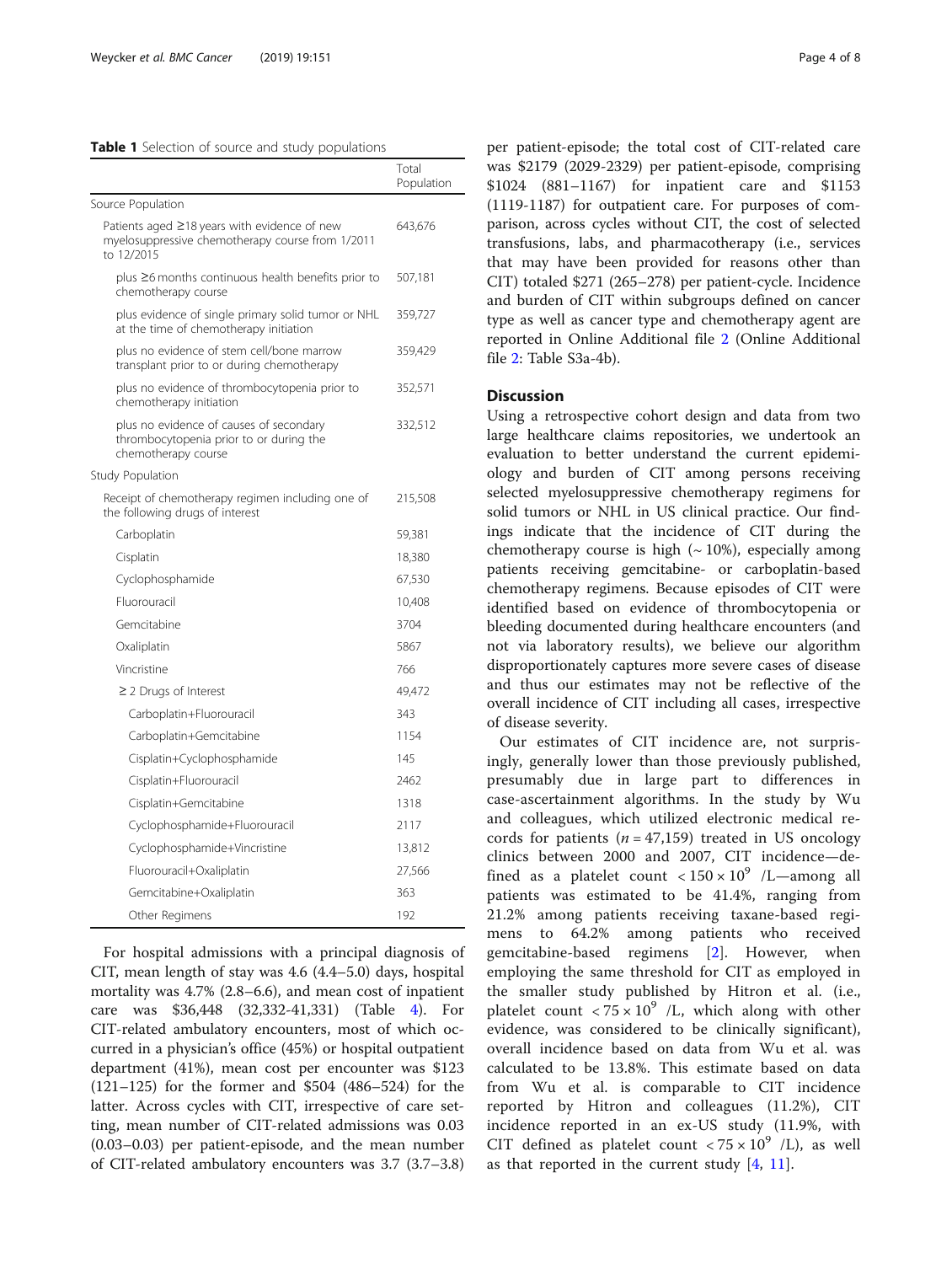<span id="page-4-0"></span>

| Table 2 Characteristics of patients in study population, by chemotherapy agent <sup>a</sup> |  |  |  |  |
|---------------------------------------------------------------------------------------------|--|--|--|--|
|                                                                                             |  |  |  |  |

|                                                                    | All Agents          | Carboplatin Cisplatin                        |                    | Cyclophosphamide Fluorouracil Gemcitabine Oxaliplatin |                             |                     |                    | Vincristine         |
|--------------------------------------------------------------------|---------------------|----------------------------------------------|--------------------|-------------------------------------------------------|-----------------------------|---------------------|--------------------|---------------------|
|                                                                    | $(n = 215,508)$     | $(n = 60,966)$ $(n = 22,393)$ $(n = 83,665)$ |                    |                                                       | $(n = 42,970)$ $(n = 6617)$ |                     | $(n = 33,822)$     | $(n = 14,610)$      |
| Patient                                                            |                     |                                              |                    |                                                       |                             |                     |                    |                     |
| Age (years), mean (SD)                                             | 57.3 (11.3)         | 59.7 (11.3)                                  | 57.6 (10.8)        | 54.7 (10.9)                                           | 58.1 (10.8)                 | 63.3 (11.4)         | 57.6 (10.7)        | 59.1 (14.0)         |
| Female, %                                                          | 69.5                | 72.8                                         | 40.1               | 89.0                                                  | 46.9                        | 51.2                | 42.5               | 42.5                |
| Chronic Comorbidities, %                                           |                     |                                              |                    |                                                       |                             |                     |                    |                     |
| Cardiovascular Disease                                             | 16.4                | 21.4                                         | 21.4               | 9.6                                                   | 18.5                        | 28.4                | 19.1               | 20.7                |
| Cardiac Dysrhythmias                                               | 8.1                 | 10.0                                         | 9.8                | 5.0                                                   | 9.7                         | 14.3                | 10.3               | 10.4                |
| Cerebrovascular Disease                                            | 3.0                 | 4.8                                          | 4.2                | 1.5                                                   | 2.5                         | 5.1                 | 2.4                | 3.5                 |
| Ischemic Heart Disease                                             | 8.4                 | 11.3                                         | 11.9               | 4.3                                                   | 9.7                         | 15.9                | 9.7                | 10.7                |
| Heart Failure                                                      | 2.6                 | 3.7                                          | 2.6                | 1.4                                                   | 2.9                         | 5.2                 | 2.9                | 3.7                 |
| <b>Diabetes</b>                                                    | 14.7                | 15.8                                         | 14.0               | 11.7                                                  | 18.0                        | 25.7                | 18.2               | 16.5                |
| Liver Disease                                                      | 7.7                 | 7.0                                          | 6.8                | 3.7                                                   | 14.4                        | 19.1                | 16.7               | 6.0                 |
| Lung Disease                                                       | 15.5                | 23.9                                         | 26.1               | 9.0                                                   | 11.1                        | 18.6                | 10.8               | 11.3                |
| Osteoarthritis                                                     | 10.0                | 11.5                                         | 10.4               | 9.4                                                   | 8.9                         | 14.4                | 8.4                | 12.2                |
| Renal Disease                                                      | 3.7                 | 4.6                                          | 2.9                | 2.4                                                   | 4.6                         | 10.8                | 4.5                | 6.4                 |
| Nutritional Status                                                 |                     |                                              |                    |                                                       |                             |                     |                    |                     |
| Malnutrition                                                       | 2.3                 | 2.3                                          | 2.8                | 0.5                                                   | 4.8                         | 6.2                 | 5.3                | 2.1                 |
| Obesity                                                            | 9.1                 | 9.3                                          | 7.4                | 8.3                                                   | 10.6                        | 8.6                 | 12.1               | 8.2                 |
| History of Other Conditions/Events Prior to Chemotherapy Course, % |                     |                                              |                    |                                                       |                             |                     |                    |                     |
| Anemia                                                             | 20.9                | 19.9                                         | 18.0               | 12.4                                                  | 36.2                        | 30.9                | 41.6               | 25.9                |
| Neutropenia                                                        | 2.3                 | 2.3                                          | 1.9                | 3.0                                                   | 1.2                         | 3.3                 | 1.1                | 8.6                 |
| Infection                                                          | 60.7                | 59.8                                         | 61.9               | 60.9                                                  | 61.8                        | 61.5                | 63.1               | 61.2                |
| History of Chemotherapy                                            | 4.8                 | 5.0                                          | 3.5                | 5.1                                                   | 3.4                         | 10.7                | 2.9                | 19.0                |
| History of Hospitalization for<br>Any Reason                       | 45.2                | 48.4                                         | 46.8               | 28.3                                                  | 65.1                        | 59.4                | 77.1               | 39.3                |
| History of Radiation Therapy                                       | 16.2                | 19.0                                         | 44.4               | 4.1                                                   | 21.6                        | 15.1                | 13.3               | 3.9                 |
| Recent Surgery                                                     | 35.2                | 33.6                                         | 26.8               | 38.0                                                  | 36.0                        | 30.0                | 40.6               | 23.1                |
| Proxies for Health Status                                          |                     |                                              |                    |                                                       |                             |                     |                    |                     |
| Hospice, %                                                         | 0.4                 | 0.5                                          | 0.2                | 0.3                                                   | 0.5                         | 0.6                 | 0.5                | 0.4                 |
| SNF, %                                                             | 1.5                 | 2.2                                          | 1.2                | 0.6                                                   | 1.8                         | 3.7                 | 1.8                | 2.1                 |
| Pre-Chemotherapy Expenditures (\$)                                 |                     |                                              |                    |                                                       |                             |                     |                    |                     |
| Mean (SD)                                                          | 48,669<br>(47, 526) | 48,179<br>(50, 374)                          | 50,328<br>(48,500) | 40,918<br>(33,823)                                    | 57,176<br>(53,867)          | 65,571<br>(70, 875) | 62,275<br>(55,302) | 47,412<br>(49, 110) |
| Proxies for Physical Function, %                                   |                     |                                              |                    |                                                       |                             |                     |                    |                     |
| Use of Hospital Bed                                                | 0.5                 | $0.8\,$                                      | $0.5\,$            | $0.2\,$                                               | 0.6                         | 1.0                 | $0.6\,$            | 0.4                 |
| Use of Supplemental<br>Oxygen                                      | 4.4                 | 7.7                                          | 7.9                | 1.8                                                   | 2.9                         | 6.8                 | 2.7                | 3.3                 |
| Use of Walking Aid                                                 | 2.5                 | 3.3                                          | 2.6                | 1.4                                                   | 2.8                         | 5.0                 | 2.9                | 3.1                 |
| Use of Wheelchair                                                  | 0.8                 | 1.3                                          | 0.7                | $0.4\,$                                               | 0.6                         | 1.8                 | 0.6                | 1.1                 |

<sup>a</sup>Agent-specific subgroups are not mutually exclusive

Our findings also indicate that the economic costs of CIT-related care are substantial, averaging \$2179 per episode, or \$1908 more than cycles without CIT. Notwithstanding differences in study design, study populations, and CIT definitions, our estimate of the cost of CIT-related care is comparable to that reported

previously by Elting and colleagues [\[5](#page-7-0)]. In their 2003 analysis of 75 patients with a solid tumor or lymphoma who developed thrombocytopenia during chemotherapy treatment, mean incremental cost of CIT was estimated to be \$1037 in 1999US\$, or \$2011 in 2016US\$. Among our 27,913 cycles with evidence of CIT, 75% ( $n = 20,920$ )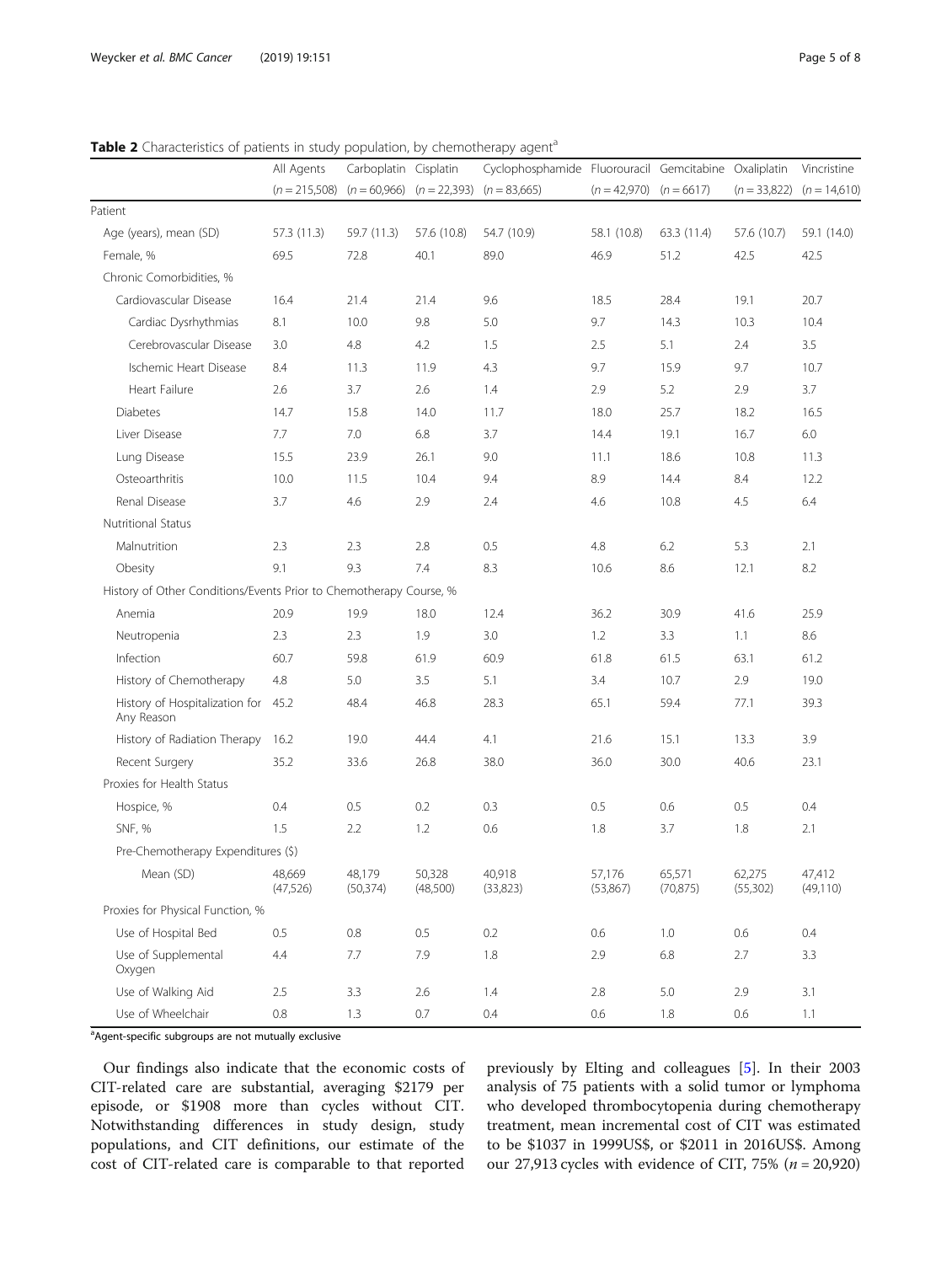<span id="page-5-0"></span>Table 3 Incidence of chemotherapy-induced thrombocytopenia, by chemotherapy agent<sup>a</sup>

|            |                          | Incidence Proportion (95% CI) |                   |                                                                                                                                        |                     |                   |                   |                     |
|------------|--------------------------|-------------------------------|-------------------|----------------------------------------------------------------------------------------------------------------------------------------|---------------------|-------------------|-------------------|---------------------|
|            | All Agents               | Carboplatin                   | Cisplatin         | Cyclophosphamide Fluorouracil                                                                                                          |                     | Gemcitabine       | Oxaliplatin       | Vincristine         |
|            |                          |                               |                   | Evidence of Primary, Secondary, Unspecified Thrombocytopenia and/or Bleeding Events, Receipt of TPOs, or Platelets During Chemotherapy |                     |                   |                   |                     |
| Course     | $(n = 215,508)$          | $(n = 60,966)$                | $(n = 22,393)$    | $(n = 83,665)$                                                                                                                         | $(n = 42,970)$      | $(n = 6617)$      | $(n = 33,822)$    | $(n = 14,610)$      |
| Overall    | $9.7(9.6 - 9.8)$         | 13.2 (12.9-13.5)              | $9.9(9.5 - 10.3)$ | $6.1(5.9-6.3)$                                                                                                                         | $10.9(10.6 - 11.2)$ | $13.5(12.7-14.3)$ | $11.4(11.1-11.8)$ | $9.6(9.1-10.1)$     |
| Inpatient  | $3.0(2.9 - 3.1)$         | $4.2(4.1 - 4.4)$              | $4.3(4.1 - 4.6)$  | $1.6(1.5-1.7)$                                                                                                                         | $3.0(2.9 - 3.2)$    | $5.5(4.9-6.0)$    | $2.9(2.7-3.1)$    | $3.5(3.2 - 3.8)$    |
| Outpatient | $6.7(6.6-6.8)$           | $9.0(8.7-9.2)$                | $5.6$ $(5.3-5.9)$ | $4.5(4.3-4.6)$                                                                                                                         | $7.9(7.6-8.1)$      | $8.0(7.4 - 8.7)$  | $8.5(8.2 - 8.8)$  | $6.1$ $(5.7-6.5)$   |
| All Cycles | $(n = 988, 195)$         | $(n = 251,611)$               | $(n = 67,304)$    | $(n = 435,897)$                                                                                                                        | $(n = 210, 734)$    | $(n = 22,310)$    | $(n = 179, 105)$  | $(n = 57,387)$      |
| Overall    | $2.8(2.8-2.9)$           | $4.2(4.2 - 4.3)$              | $4.1(3.9 - 4.2)$  | $1.5(1.5-1.5)$                                                                                                                         | $3.2(3.1 - 3.3)$    | $5.2$ (4.9-5.5)   | $3.3(3.2 - 3.4)$  | $3.2(3.1 - 3.4)$    |
| Inpatient  | $0.7(0.7-0.7)$           | $1.1(1.0-1.1)$                | $1.5(1.4-1.6)$    | $0.3(0.3-0.3)$                                                                                                                         | $0.6(0.6-0.7)$      | $1.7(1.5-1.9)$    | $0.6(0.5-0.6)$    | $0.9(0.9-1.0)$      |
| Outpatient | $2.1(2.1-2.2)$           | $3.2(3.1-3.2)$                | $2.6(2.4-2.7)$    | $1.2(1.1-1.2)$                                                                                                                         | $2.6$ $(2.5-2.6)$   | $3.5(3.2-3.7)$    | $2.7(2.7-2.8)$    | $2.3$ $(2.2 - 2.4)$ |
| Cycle 1    | $(n = 215,508)$          | $(n = 60,966)$                | $(n = 22,393)$    | $(n = 83,665)$                                                                                                                         | $(n = 42,970)$      | $(n = 6617)$      | $(n = 33,822)$    | $(n = 14,610)$      |
| Overall    | $2.7(2.6-2.8)$           | $3.9(3.7 - 4.0)$              | $3.7(3.5-4.0)$    | $1.7(1.6-1.8)$                                                                                                                         | $2.0(1.9-2.2)$      | $7.0(6.4 - 7.6)$  | $1.5(1.4-1.7)$    | $4.1$ $(3.8-4.4)$   |
| Inpatient  | $1.0(1.0-1.0)$           | $1.4(1.4-1.5)$                | $1.7(1.5-1.9)$    | $0.6(0.5-0.6)$                                                                                                                         | $0.7(0.6-0.8)$      | $3.0(2.6-3.5)$    | $0.5(0.4 - 0.6)$  | $1.5(1.3-1.7)$      |
| Outpatient | $1.7(1.7-1.8)$           | $2.4(2.3-2.6)$                | $2.0(1.9-2.2)$    | $1.2(1.1-1.2)$                                                                                                                         | $1.3(1.2-1.4)$      | $4.0(3.5-4.4)$    | $1.0(0.9-1.1)$    | $2.6(2.3-2.8)$      |
| Cycle 2    | $(n = 186,607)$          | $(n = 51,796)$                | $(n = 17,777)$    | $(n = 76,661)$                                                                                                                         | $(n = 36,785)$      | $(n = 4255)$      | $(n = 29,562)$    | $(n = 11,552)$      |
| Overall    | $2.7(2.6-2.8)$           | $3.7(3.6-3.9)$                | $3.9(3.6-4.2)$    | $1.4(1.4-1.5)$                                                                                                                         | $2.9(2.8-3.1)$      | $5.1(4.4-5.7)$    | $2.5(2.3-2.7)$    | $3.0(2.7-3.3)$      |
| Inpatient  | $0.8(0.7-0.8)$           | $1.0(0.9-1.1)$                | $1.4(1.2-1.6)$    | $0.3(0.2 - 0.3)$                                                                                                                       | $1.0(0.9-1.1)$      | $1.4(1.1-1.8)$    | $0.7(0.6 - 0.8)$  | $0.8(0.7-1.0)$      |
| Outpatient | $1.9(1.9 - 2.0)$         | $2.7(2.6-2.8)$                | $2.5(2.3-2.7)$    | $1.2(1.1-1.3)$                                                                                                                         | $2.0(1.8-2.1)$      | $3.7(3.1-4.2)$    | $1.8(1.6-1.9)$    | $2.1(1.9-2.4)$      |
| $Cycle3+$  | $(n = 586,080)$          | $(n = 138,849)$               | $(n = 27, 134)$   | $(n = 275,571)$                                                                                                                        | $(n = 130,979)$     | $(n = 11,438)$    | $(n = 115,721)$   | $(n = 31,225)$      |
| Overall    | $2.9(2.9 - 3.0)$         | $4.6$ $(4.5 - 4.7)$           | $4.4(4.2 - 4.7)$  | $1.4(1.4-1.5)$                                                                                                                         | $3.7(3.6 - 3.8)$    | $4.1(3.8-4.5)$    | $4.0(3.9-4.1)$    | $2.9(2.7-3.1)$      |
| Inpatient  | $0.5(0.5-0.6)$           | $0.9(0.9-1.0)$                | $1.4(1.2-1.5)$    | $0.3(0.2 - 0.3)$                                                                                                                       | $0.5(0.5-0.5)$      | $1.0(0.8-1.2)$    | $0.5(0.5-0.6)$    | $0.7(0.6-0.8)$      |
|            | Outpatient 2.4 (2.3-2.4) | $3.7(3.6 - 3.8)$              | $3.0(2.8-3.3)$    | $1.2(1.1-1.2)$                                                                                                                         | $3.1(3.1-3.2)$      | $3.1(2.8-3.4)$    | $3.5(3.4-3.6)$    | $2.2$ $(2.0-2.3)$   |

<sup>a</sup>Only first eight cycles were considered in analyses described herein; agent-specific subgroups are not mutually exclusive

had evidence of bleeding, and CIT-related costs in these cycles were substantially higher than in the 25%  $(n = 6993)$  of cycles without evidence of bleeding. In cycles with bleeding, mean costs of CIT-related care (per patient-episode) totaled \$2632, including \$1349 for CIT-related hospital admissions and \$1281 for CIT-related ambulatory care; corresponding values for cycles without bleeding were \$823 (total), \$51 (hospital), and \$770 (ambulatory).

We note several potential biases vis-à-vis patient (treatment) selection and outcome assessment that may impact the findings of this study as well as important limitations. The accuracy of the algorithm for identifying patients receiving chemotherapy for solid tumors and NHL is unknown, as it has not been validated. However, similar algorithms for identifying cancer chemotherapy patients in healthcare claims databases have been employed in several previously published studies [[12](#page-7-0)–[14\]](#page-7-0). Because a diagnosis code for CIT does not exist, and the study database does not include results of laboratory tests (i.e., platelet counts), an algorithm based on diagnosis codes for thrombocytopenia and bleeding, and procedure codes for bleeding treatment, platelet transfusion, and TPO-RA therapy, was employed to identify CIT. While the accuracy of this algorithm is unknown, we suspect—as noted above—that patients with less severe CIT may be disproportionately under-represented, and thus the estimated cost of CIT-related care must be interpreted accordingly. We also note that because thrombocytopenia, neutropenia, and anemia are all known hematological toxicities of myelosuppressive chemotherapy, the reported incremental cost of CIT may be, to some extent, confounded by the presence of anemia and/or neutropenia, and the impact of such bias is unknown. Algorithms and variables employed to identify chronic comorbidities and acute illnesses have not been validated, and their accuracy is unknown; also, some patients may be misclassified in terms of their characteristics because healthcare claims are available only during the study period. Data on hospital discharge disposition were available only in the MarketScan Database, and thus were assumed to be generalizable to the overall population of patients hospitalized for CIT. Health plans contributing claims data to the two study databases are different. However, patients may be insured by more than one health plan at the same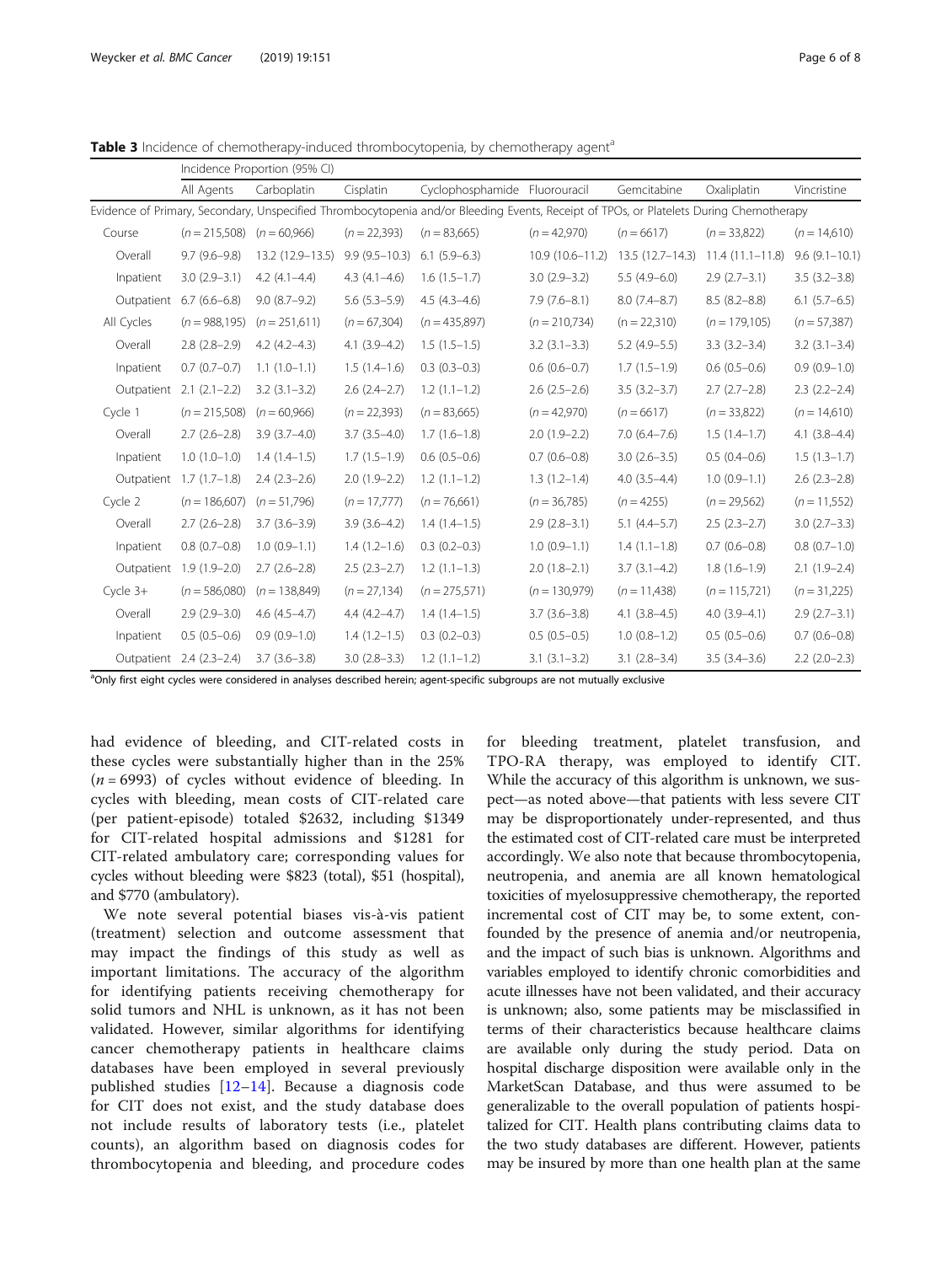<span id="page-6-0"></span>

|  |                    | <b>Table 4</b> Treatment and consequences of CIT requiring inpatient |  |  |
|--|--------------------|----------------------------------------------------------------------|--|--|
|  | or outpatient care |                                                                      |  |  |

|                                                                                                 | All Agents               |
|-------------------------------------------------------------------------------------------------|--------------------------|
|                                                                                                 | $(n = 27,913)$           |
| Number of CIT-Related Hospital Admissions,<br>mean per patient-episode (95% CI)                 | $0.03(0.03 - 0.03)$      |
| Characteristics of Admissions (i.e., per admission)                                             |                          |
| LOS, days, mean (95% CI)                                                                        | $4.6(4.4-5.0)$           |
| Mortality <sup>a</sup> , % (95% CI)                                                             | $4.7(2.8 - 6.6)$         |
| Diagnoses, % (95% CI)                                                                           |                          |
| CIT Only                                                                                        | $7.7(5.7-9.6)$           |
| Bleeding Only                                                                                   | 85.2 (82.5-87.6)         |
| CIT and Bleeding                                                                                | $7.1(5.4-9.1)$           |
| Cost $(\xi)$ , mean per admission (95% CI)                                                      | 36,448 (32,332 - 41,331) |
| Number of Hospital Days, mean<br>per patient-episode (95% CI)                                   | $0.13(0.12 - 0.14)$      |
| Cost of Admissions (\$), mean<br>per patient-episode (95% CI)                                   | 1024 (881-1167)          |
| Number of CIT-Related Ambulatory Encounters, 3.7 (3.7-3.8)<br>mean per patient-episode (95% CI) |                          |
| Characteristics of Outpatient Encounters (i.e., per encounter)                                  |                          |
| Setting of Care, % (95% CI)                                                                     |                          |
| Physician Office                                                                                | 44.6 (44.3-44.9)         |
| <b>Emergency Department</b>                                                                     | $2.2$ $(2.1 - 2.3)$      |
| Hospital Outpatient                                                                             | 40.7 (40.4–41.0)         |
| Labs                                                                                            | $4.5(4.4 - 4.6)$         |
| Other                                                                                           | $8.0(7.8-8.1)$           |
| Diagnoses, % (95% CI)                                                                           |                          |
| CIT Only                                                                                        | $16.2(16.0-16.4)$        |
| Bleeding Only                                                                                   | 15.8 (15.6–16.0)         |
| CIT and Bleeding                                                                                | $0.4(0.4-0.5)$           |
| None of the Above                                                                               | 67.5 (67.2–67.8)         |
| Procedures, % (95% CI)                                                                          |                          |
| <b>Blood Product Transfusion</b>                                                                |                          |
| Platelet                                                                                        | $2.0(1.9 - 2.1)$         |
| Red Blood                                                                                       | $3.1(3.0-3.2)$           |
| Stem Cell                                                                                       | $0.2(0.2-0.2)$           |
| Whole Blood                                                                                     | $0.0 (0.0 - 0.0)$        |
| Other                                                                                           | $0.4(0.3-0.4)$           |
| Coagulation Factor Transfusion                                                                  | $0.0 (0.0 - 0.0)$        |
| Control of Bleeding                                                                             | $0.7(0.6 - 0.7)$         |
| I abs                                                                                           | 64.1 (63.8-64.4)         |
| Pharmacotherapy, % (95% CI)                                                                     |                          |
| Glucocorticosteroid                                                                             | 28.3 (28.0-28.6)         |
| Immunoglobulin                                                                                  | $0.0 (0.0 - 0.0)$        |
| Thrombopoietin Receptor Agonists                                                                |                          |
| Eltrombopag                                                                                     |                          |
| Romiplostim                                                                                     | $0.0 (0.0 - 0.0)$        |

| Table 4 Treatment and consequences of CIT requiring inpatient |  |  |
|---------------------------------------------------------------|--|--|
| or outpatient care (Continued)                                |  |  |

|                                                                          | All Agents         |
|--------------------------------------------------------------------------|--------------------|
|                                                                          | $(n = 27,913)$     |
| Cost (\$), mean per encounter (95% CI)                                   |                    |
| Physician Office                                                         | 123 (121-125)      |
| <b>Emergency Department</b>                                              | 839 (779-918)      |
| Hospital Outpatient                                                      | 504 (486-524)      |
| I abs                                                                    | $11(11-11)$        |
| Other                                                                    | 359 (337-383)      |
| Cost of Ambulatory Encounters (\$), mean<br>per patient-episode (95% CI) | 1153 (1119 - 1187) |
| Characteristics of Outpatient Pharmacotherapy                            |                    |
| Number of Filled Prescriptions, mean<br>per patient-episode (95% CI)     | $0.2(0.2-0.2)$     |
| Glucocorticosteroid, % (95% CI)                                          | 99.9 (99.8-100.0)  |
| Immunoglobulin, % (95% CI)                                               | $0.1(0.0-0.1)$     |
| Thrombopoietin Receptor Agonists, % (95% CI)                             |                    |
| Eltrombopag                                                              | $0.0 (0.0 - 0.1)$  |
| Romiplostim                                                              | 0                  |
| Cost $(\xi)$ , mean per prescription (95% CI)                            |                    |
| Glucocorticosteroid                                                      | $10(10-11)$        |
| Immunoglobulin                                                           | 7302 (6735 - 7869) |
| Thrombopoietin Receptor Agonists                                         |                    |
| Eltrombopag                                                              | 5640 (5038 - 6242) |
| Romiplostim                                                              | 0                  |
| Cost of Prescriptions (\$), mean per<br>patient-episode (95% CI)         | $3(2-4)$           |
| Total Cost per Cycle (\$), mean per patient-<br>episode                  | 2179 (2029 - 2329) |

<sup>a</sup>Hospital mortality was based on data from the MarketScan Database only

time, and thus their healthcare claims may be included in both of the study databases; the magnitude of overlap is believed to be negligible. Finally, caution is warranted in generalizing results beyond this evaluation as the study population was disproportionately represented by non-elderly patients with commercial healthcare coverage.

# **Conclusions**

In conclusion, in this retrospective evaluation of cancer chemotherapy patients, CIT incidence was high, especially among patients receiving gemcitabine-based regimens, and the costs of CIT-related care were substantial. Accordingly, interventions aimed at identifying and targeting patients at high risk of CIT for preventative measures may yield substantial clinical and economic benefits.